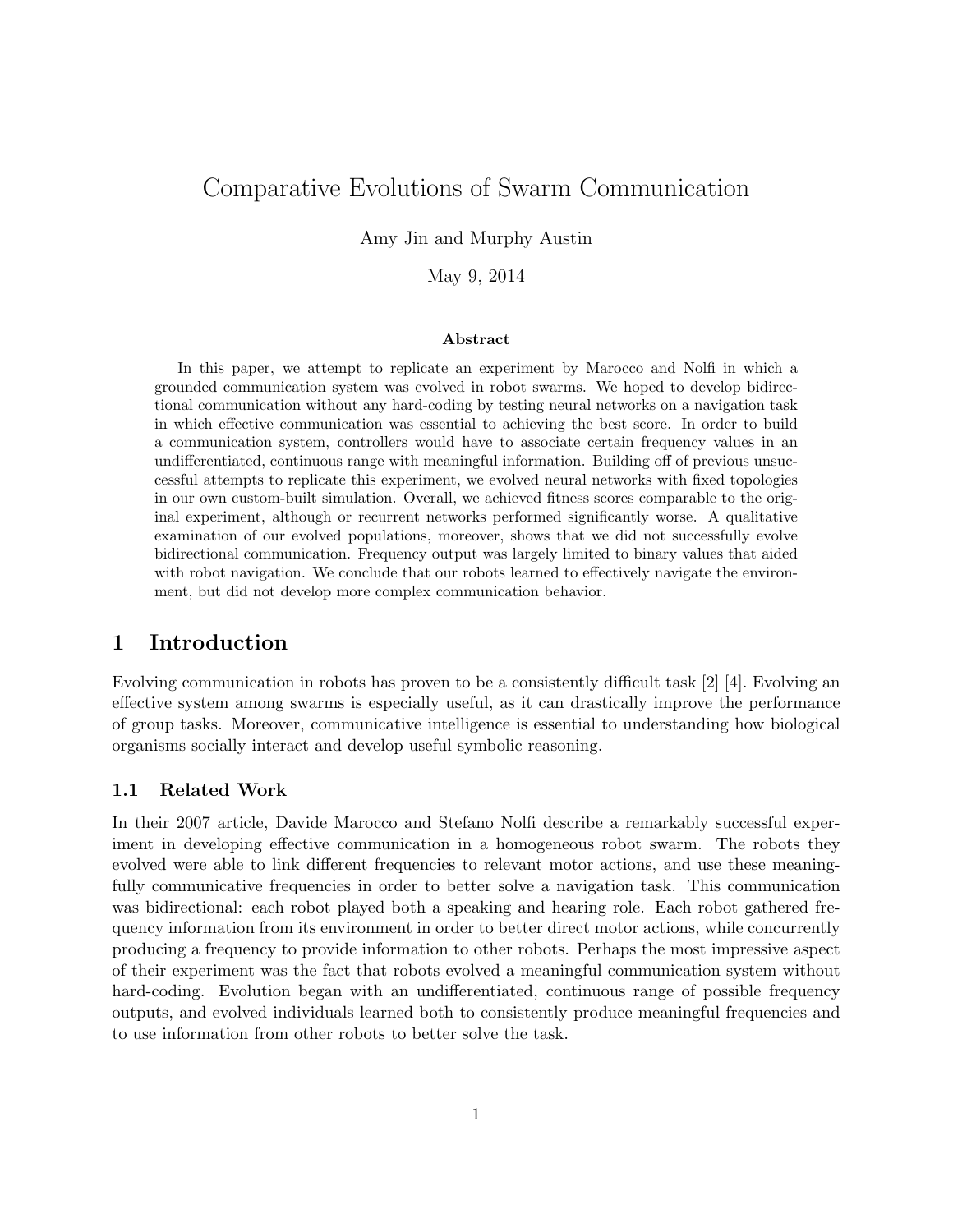In the spring of 2012, Kristen Allen and Peter Ballen attempted to recreate this same experiment for their final project in CS81 [1]. They used Pyrobot as their simulation platform and NeuralEvolution of Augmenting Topologies (NEAT) [5] to evolve their populations. The experiment failed to produce individuals with significantly high fitness scores or meaningful communication systems. The authors persuasively argue that NEAT is fundamentally unsuited to this particular navigation task because its dual advantages of complexification and speciation actually hinder the performance. Navigation in the environment is not complex, but requires a very fine-tuned set of node connections. NEAT fails to discover these correct weights due to its tendency to mutate morphology. In addition, NEAT's speciation maintains diversity but de-emphasizes fitness scores, while Marocco and Nolfi's evolutionary algorithm was based only on individual fitness, regardless of diversity. Both of these NEAT features prevented evolution from discovering the first, most essential components of the task - successful navigation and interpretation of inputs - without which a meaningful communication system could not be built. As Allen and Ballen write, "individual fitness and the implied ability to usefully categorize environmental inputs are prerequisites to communicating meaningful information to fellow robots" [1, p. 8].

We hoped to improve on Ballen and Allen's approach in several ways. First, we made our evolutionary algorithm more similar to the original paper by evolving fixed topologies and eliminating speciation. While we did use NEAT, we deactivated its ability to add or remove nodes so that it would only evolve new behaviors through modifying connection weights.

In addition, we built our own simulation platform using the Python graphics library. By handcoding the environment, we could have direct control over all sensors, measurements, and calculations, and thus more closely reproduce the original experiment. For example, Allen and Ballen had to approximate sonar values based on the different sensor configuration of the Explorer robot, and these sensor values exhibited the noisy interference of the Pyrobot environment. More significantly, our simulation was much simpler than Pyrobot, and therefore took much less time to evaluate and evolve. This allowed us to reasonably evolve a much greater volume of material. We evolved population sizes of 100 with three trials of 1,000 timesteps per evaluation; Allen and Ballen used population sizes of either 20 or 100, evaluated with three trials of only 200 timesteps. The length of our trials and size of our population made it more likely that evolution could discover and reward desirable behavior.

### 2 Experimental Setup

Our robots navigated in a bounded, 270x270 cm environment with two circular target areas on opposite sides of the arena. Each of the four robots began in a random location outside the target areas, emitting a random frequency between [0.0, 1.0]. Robots were represented by simple circles with 11 cm diameters; they could detect frequencies up to 100 cm away and had a sonar range of 15 cm. Each robot is equipped with communication, sonar, and target sensors, implemented as follows:

1. Frequency: Four communication sensors detect frequencies emitted by other robots from in front of, behind, to the left of, and to the right of the robot. Each sensor has a range of 100 cm and can hear only one frequency at a time. If more than one robot is detected within range of a single sensor, the sensor returns the frequency of the closest robot (shown in Figure 1). If no robots are within range, the sensor returns 0.0. In addition to the four communication sensors, each robot can sense the frequency it is currently producing.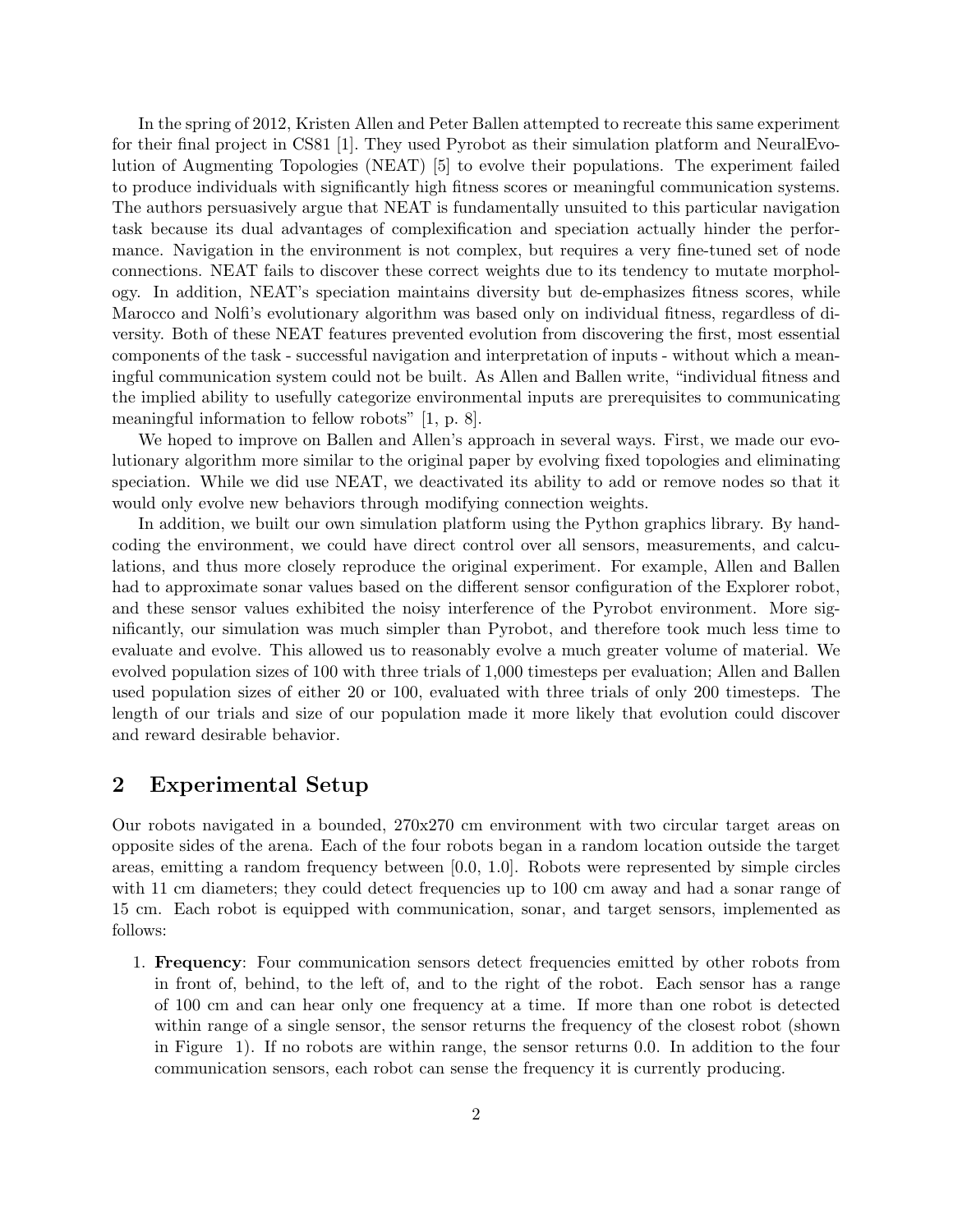- 2. Sonar: Eight sonar sensors detect obstacles around the body of the robot. The sonar returns a value between [0.0, 1.0]. A value of zero indicates no obstacle closer than 15cm, while a value of one indicates a direct collision.
- 3. Target: The target sensor is a binary reading returning 0 if the robot is not on a target and 1 if it is. There is no differentiation between the two target areas.



Figure 1: The simulated environment. The four smaller white circles are the robots, and the larger two grey circles are the target areas. For simplicity, sensor ranges have only been drawn for Robot 0. The red line is the robot's heading, while the eight blue lines are the robot's sonar sensors. The black circle is the range for the frequency sensors, which is divided up into a four quadrants: front, left, back, and right. In the right quadrant, the frequency sensor will return the frequency emitted by Robot 2, since Robot 2 is closer than Robot 3.

Robots produced three motor outputs in each timestep: two floating-point values between [-1.0, 1.0] controlling the motion of the left and right wheel, and one frequency output between 0 and 1.

We used NEAT to evolve our population, but disabled most of its features in order to better reproduce the original experiments genetic algorithm. Marocco and Nolfi implemented an evolutionary approach using fixed topology neural networks and no cross-breeding, achieving evolution solely via the mutation of weights. They hand-coded multi-variable activation functions for the networks nodes. New generations were produced simply by selecting the 20 best performing individuals, replicating each five times, and replacing "2% of their bits with a randomly selected value" [3, p. 58].

NEAT provided us with a robust, ready-made evolutionary algorithm, and we were able to configure its parameters to closely align with the original experiment. We disabled NEAT's ability to add or remove nodes so that our evolution would also progress solely through manipulating connections. Moreover, the probability of mutation connections was set to a very low value, reflecting the low levels of mutation between each generation in the original paper. These changes nullified NEAT's generally advantageous ability to complexify and speciate. As discussed in the introduction, we made these modifications due to past failures to evolve robot communication through NEAT for this task.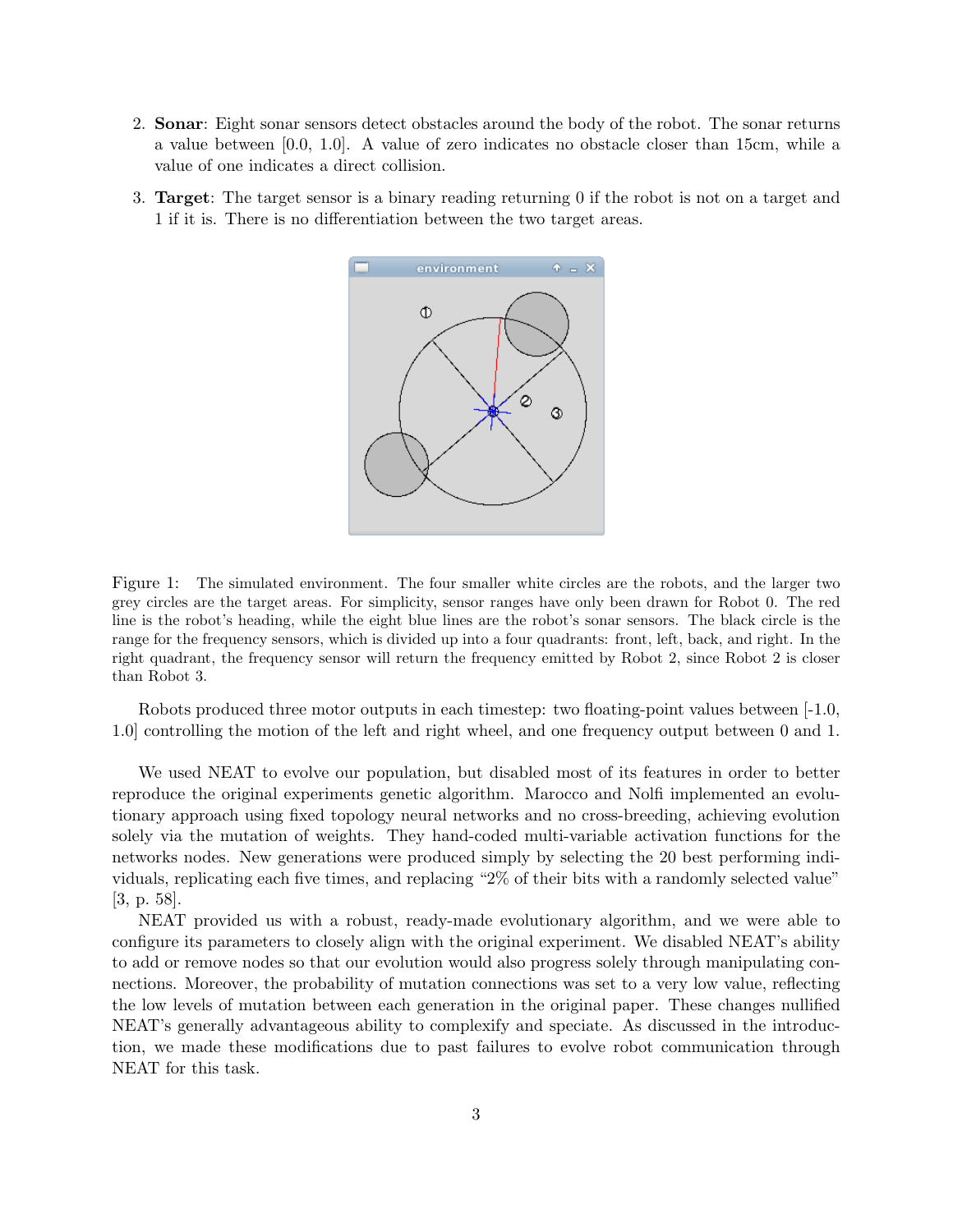Each individual in the population was an ANN brain used for robot control. The same brain controlled all four robots, so that fitness was calculated for the entire homogeneous swarm. The robots were tested in the environment for three 100-second trials, which collectively constituted a single evolutionary evalution. We ranked the individuals using the following fitness function from Marocco and Nolfi's paper:

$$
f(t) = \sum_{0}^{\max t} (0.25 \cdot n_t - 1.00 m_t)
$$

where n is the number of robots located in a target area at time  $t, m$  is the the number of extra robots (i.e., a third or fourth robot) in one target at time  $t$ , and max  $t$  is the total number of time steps. In order to collapse fitness scores to a value between [0.0, 1.0], we divided by max t before rescaling and shifting the score. The fitness function provides the most reward when two robots are positioned in each target area (scaled fitness  $= 1.0$ ), provides some reward for single robots finding the target area (if one robot is in each target area, scaled fitness  $= 0.8$ ), and penalizes for too many robots resting in the same target area (for four robots in one area, scaled fitness  $= 0.0$ ).

Note that since fitness is accumulated over time, a fitness value of 1.0 is impossible to achieve because it would require that the robots spend their entire lifetimes divided evenly between target areas. As mentioned above, we ensured that no robot began on a target area when implementing our environment.

In keeping with Marocco and Nolfi, we evolved two different network topologies: one strictly feed-forward with no hidden nodes, and one with recurrent connections enabled and two hidden nodes (Figure 2). The authors found that the topology with hidden nodes, which they called "non-reactive," achieved greater fitness, likely due to its recursive memory.



Figure 2: The feed-forward network with no hidden nodes (top) and the recurrent network with two hidden nodes (bottom). Inputs 1-8 are the sonar sensor values, inputs 9-12 are the four frequency sensors, input 13 is the target sensor, and input 14 is the robot's own frequency emission.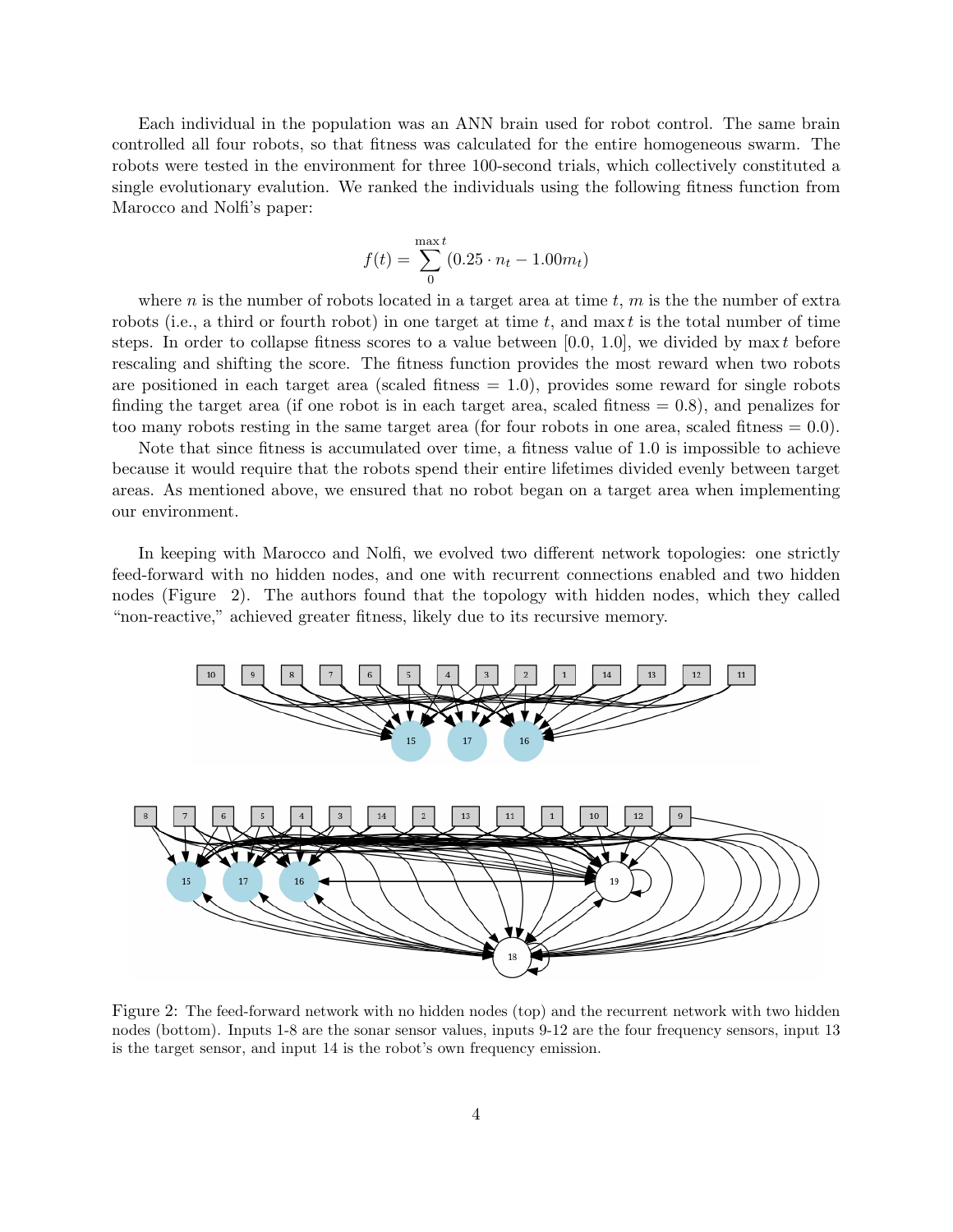# 3 Results

For a thorough evaluation of our results, we compare them to those of Marocco and Nolfi. We do this in two ways: first, by evaluating relative fitness scores between varying experimental conditions, and then second, by a direct comparison of fitness values. Since the underlying goal of the experiment is to examine whether or not evolved communication methods can improve a collective navigation task, we compare results between three conditions:

- 1. Normal: Robots are evolved with communication, and then tested with communication
- 2. Deprived: Robots are evolved with communication, and then tested without communication, and
- 3. Silent: Robot are evolved without communication, and then tested without communication.



Figure 3: Average fitness of most fit individuals from last 20 evolutions of generation. Marocco and Nolfi's experimental results are on top, while our results are below. In Marocco and Nolfi's graph, grey and black histograms represent average fitness under feed-forward and recurrent networks, respectively. In our results, red and yellow histograms represent average fitness under feed-forward and recurrent networks, respectively. Fitness values are both normalized in the range [0.0, 1.0], and tests are run in both experiments for a total of 1000 trials.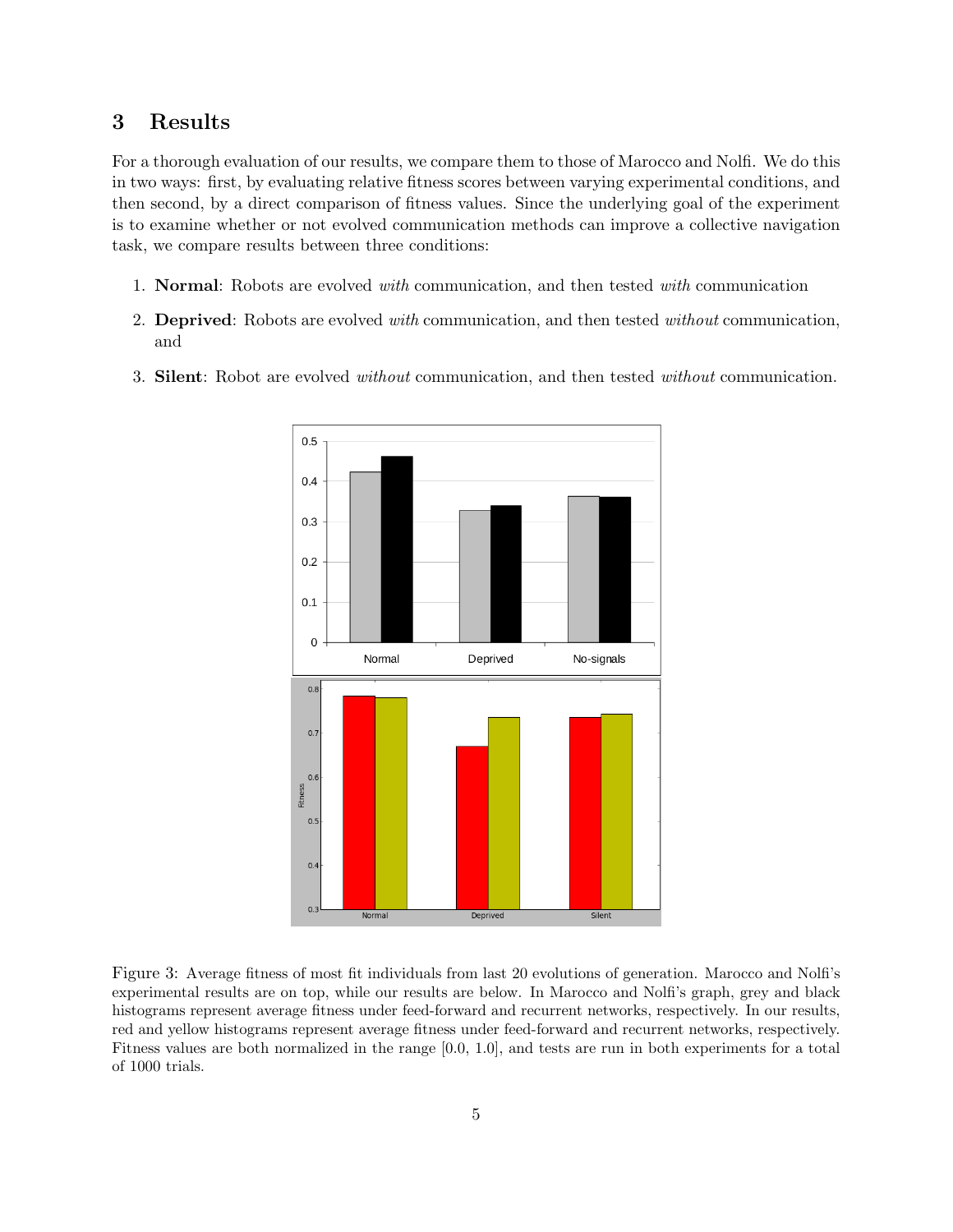First, let us look at the results obtained by running evolution on the feed-forward network with no hidden nodes. Fitness values achieved under the "Normal" experimental condition are higher than those achieved in the other two conditions, a strong indication that communication improves the robots' abilities to complete the navigation task. The fitness values achieved in the "Deprived" condition (where robots are then tested without the ability to communicate) confirm this, as the average fitness is significantly worse  $(p < .0001)^{-1}$ .

Perhaps a more interesting experimental condition is the "Silent" condition. Since the fitness values achieved here are also significantly worse than in the "Normal" condition ( $p = .0002$ ), this shows that evolution of communication is essential in improving the robots' abilities to better complete the task. In other words, evolution without communication noticeably limits the robots abilities to find a more optimal problem-solving strategy. However, these robots still perform better than the robots tested in the "Deprived" condition, which goes to show that the robots evolved in the "Normal" condition rely heavily on their evolved communication in order to achieve their goal.

Results of the recurrent networks follow the same trend, but with an interesting difference. Whereas the results between experimental conditions of the feed-forward networks statistically differ from one another, they do not for recurrent networks. This differs from Marocco and Nolfi's results, as they found statistically significant differences within their recurrent networks. There are a couple more distinctions to make between the data of our experiment and those of Marocco and Nolfi's. First, a direct comparison of fitness values shows that our fitness values are consistently about 3.5 higher. Since relative fitness trends are similar between the two experiments, we hypothesize that this is due to an inconsistency in how the authors normalized their fitness values. Also, the fitness values plotted in Marocco and Nolfi's graph are the averages of the best fit individuals from the last generation of evolution, where evolution was replicated 10 times. Since we only ran one evolution, our above values are calculated from the best fit individual from each of the last 20 generations of evolution, each tested 50 times. Both tests total to 1000 trials.

### 3.1 Communicative Behavior

Upon closer inspection of the robots' evolved communication systems, we observed the following frequency behavior:

- A frequency emitted of around 1.0, when a robot is outside of a target area and all no object or wall is within sensor range
- A frequency emitted of around 0.0, when a robot is inside of a target area or is traveling along a wall

The communication system evolved by the robots in our experiment is much less complex than in Nolfi and Marocco's. In the paper, four distinct frequency ranges are observed, while in our replicated experiment, robots mostly emitted one of the two binary values above. Even so, we were able to observe the effect of these emitted frequencies on the behavior of other robots. If a robot heard a high frequency of around 1.0, it would immediately change its path of exploration so that it would move opposite from the direction in which the emitting robot was exploring. Doing so increases the efficiency of the exploration of the environment, so that the robots are not

 $1<sup>1</sup>p$ -values are two-tailed, calculated using an unpaired two-sample t-test.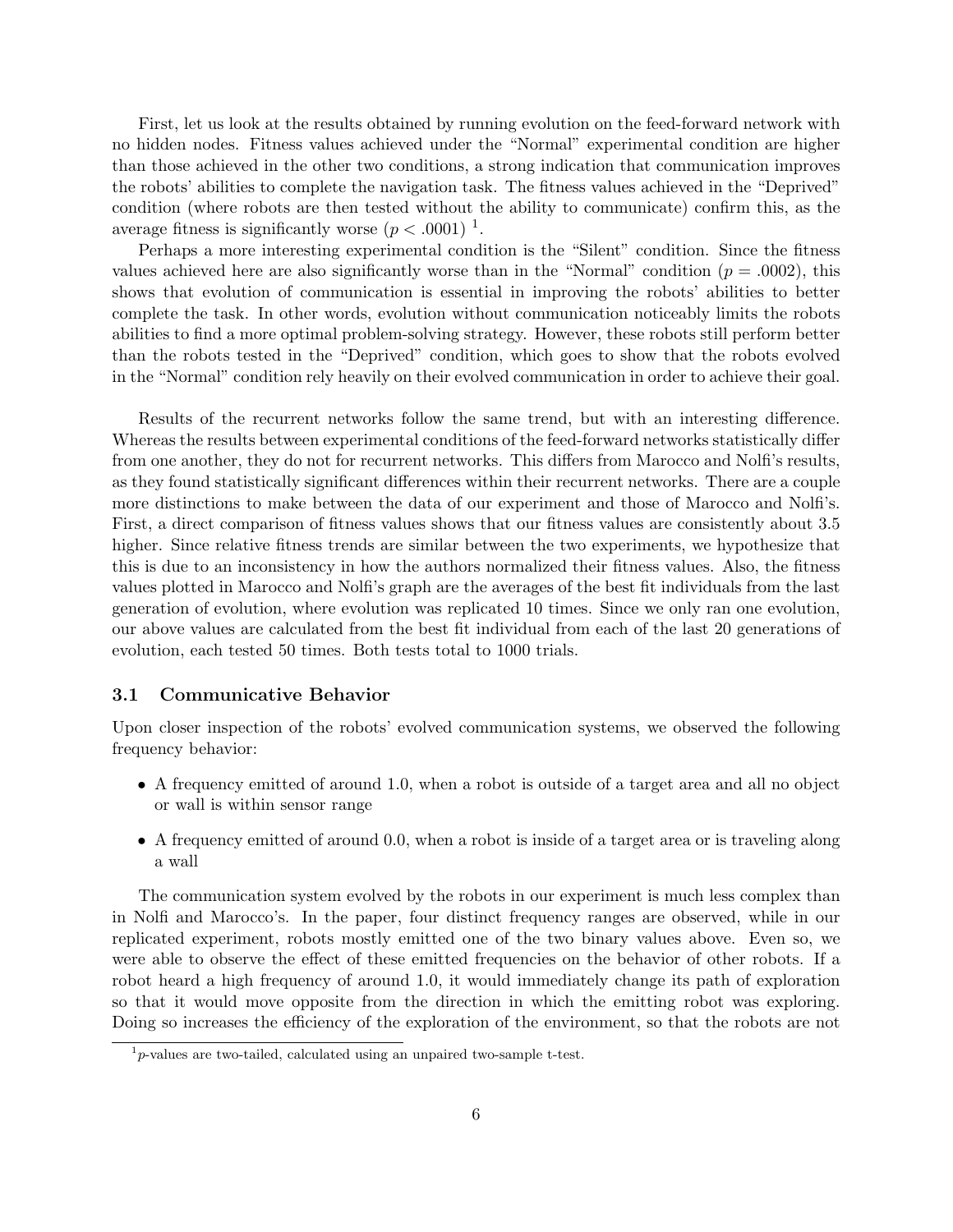redundantly following the same trajectory. Furthermore, it is more likely that the robots will end up dividing themselves amongst the two targets, since the targets are placed in opposite areas of the environment. Hearing a frequency of 0.0 was equivalent to not hearing any frequency at all, and would render the emitting robot invisible. This behavior is appropriate for when a robot is located on a target, since it does not want to repel an exploring robot.

Despite the fact that fewer distinct frequency ranges were defined, this simple system was still able to aid the robots in more effectively exploring the environment. We consider a simplified environment, in order to more clearly illustrate the effects of these communication strategies.

### 3.2 Communication in a Simplified Environment

Using our best evolved individuals from above, we now test them in a reduced environment, in which there lies only one target area and includes only two robots. Since there are only two interacting agents, there is no ambiguity as to which robot is being affected at any given time (Figure 4).



Figure 4: At the beginning of the trial, Robot 1 (dotted blue line) and Robot 2 (red line) are outside the target area and emitting a non-zero frequency, which allows them to explore opposite directions (Figure 5, left). Just before time step 200, Robot 1 reaches the target area and changes its frequency to 0.0. Shortly after, Robot 2 finds a wall, and begins following it while producing no frequency (Figure 5, center). Robot 2 leaves the wall, which causes its frequency to jump to 1.0, and approaches the target area. Because Robot 1 is producing a frequency of 0.0, Robot 2 cannot detect it and is not repelled. Although Robot 1 can hear Robot 2, it has learned to stay on the target area regardless of other robots. Both robots remain on the target area, producing a frequency of 0.0, for the remainder of the trial (Figure 5, right).

Figure 6 shows a different communication method found in an early generation of one our evolutions. In this case, the robot in the the target area periodically produces a distinctive frequency when it detects another robot. This is promising behavior - it suggests the possibility for other robots to "zero in" on this frequency and head towards the target area. However, the neural controller in this case has not yet discovered how to use this new frequency to increase performance. Significantly, this communicative behavior is not reproduced in future generations.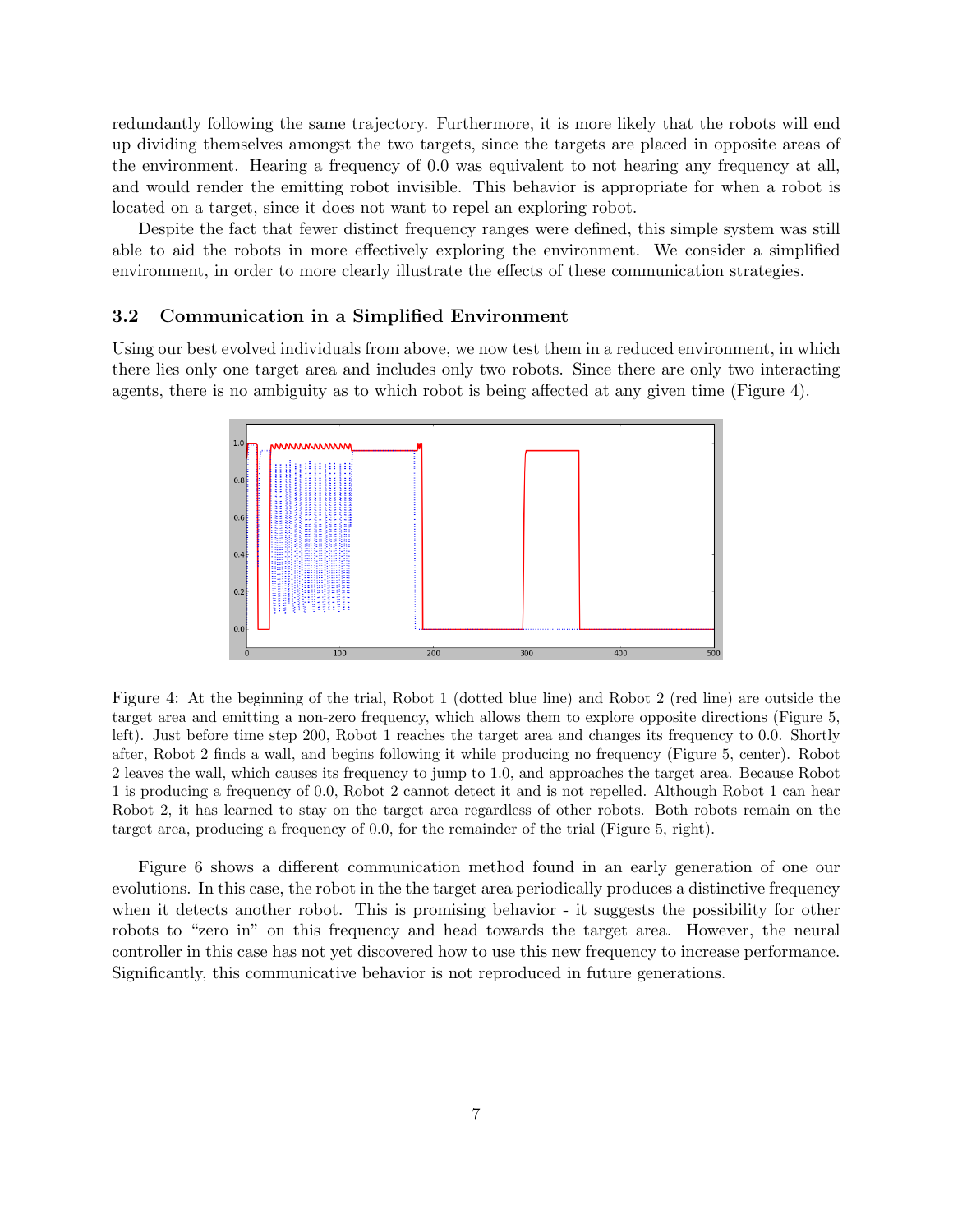

Figure 5: Our most successfully evolved neural controller, operating in our simplified environment. Three different situations arise based on what frequencies are heard and emitted (from left to right): avoidance, wall-following, and target cohabitation. The black circles indicate frequency range.



Figure 6: Robot 1 and Robot 2 explore the environment, both producing a frequency of 1.0. Robot 2 reaches the target and begins spinning, but does not change its frequency. Shortly after timestep 400, Robot 1 enters Robot 2s hearing range. While it is in range, Robot 2 emits a frequency around 0.68 whenever its front quandrant is facing Robot 2 (figure 7). This frequency does not seem to impact Robot 1s movement. Robot 1 does not find the target area continues past frequency range.



Figure 7: A robot locates a target area, and then begins to spin. When its front facing frequency sensor detects the other robot, the spinning robot emits a new frequency of 0.68.

# 4 Conclusion

Our results suggest that successful navigation behavior is significantly different from communication behavior. The best-performing individuals in our experiments used only binary communication: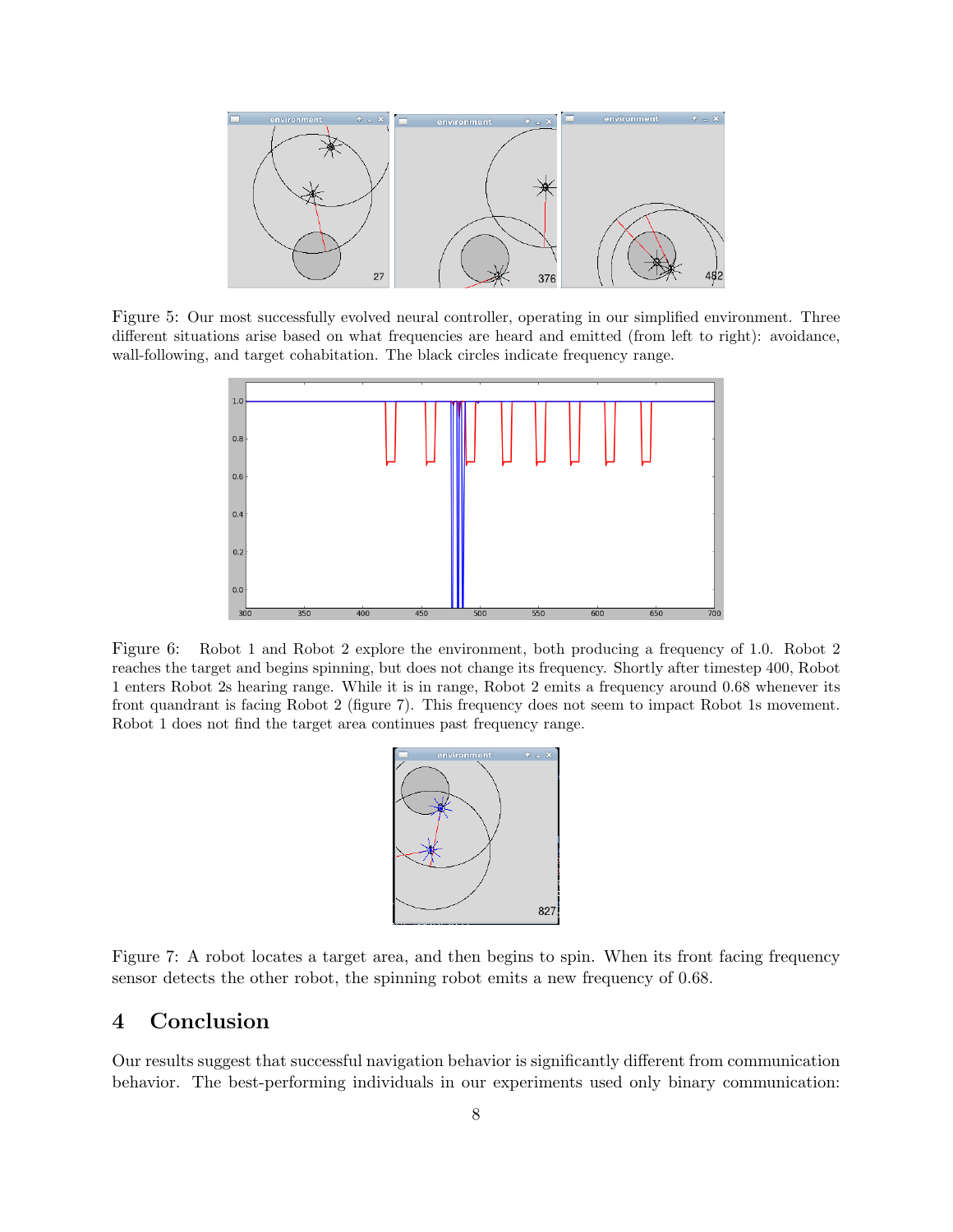a high frequency repelled neighboring robots, while a frequency of 0.0 did not. This strategy did significantly improve fitness because it allowed robots to spread out, find a target, and then become "invisible" to other robots so as not to repel them from the target area. The robots, however, had no way of knowing whether a target area was too full, and thus their fitness was limited. As our example of communication from an early evolutionary generation demonstrates, 4 useful information could be communicated, but robots did not have the navigational ability to utilize it, and the push for greater fitness eliminated this communication before it could improve results.

At this point in our results, our population seems to have discovered a deceptive solution. The robots utilize frequencies to navigate better but have not developed meaningful communication. A more effective strategy utilizing bidirectional communication, would have to change the frequency behavior of the robots, and would likely cause a temporary decrease in navigational fitness. A novelty search, or even NEAT with speciation, could be useful at this point in finding new communication behaviors.

Indeed, a closer examination of Marocco and Nolfi's experiment reveals that their evolutionary approach may not be the most practical. It seems strange that their experiment evolves a population of 100 individuals for 100 generations, using 20 trials per evolutionary evaluation, simply to change the connection weights of a neural network with no hidden nodes. Previous work by CS81 students has shown the NEAT's maintenance of diversity and complexifying topology prevented neural controllers from developing simple navigational capabilities in this environment. Once these capabilities have been found, however, NEAT or Novelty Search may be more effective in building meaningful communication.



Figure 8: Average and best individual fitness for the feed-forward network with no hidden nodes. One factor that may have detracted from our results is the number of trials each individual was